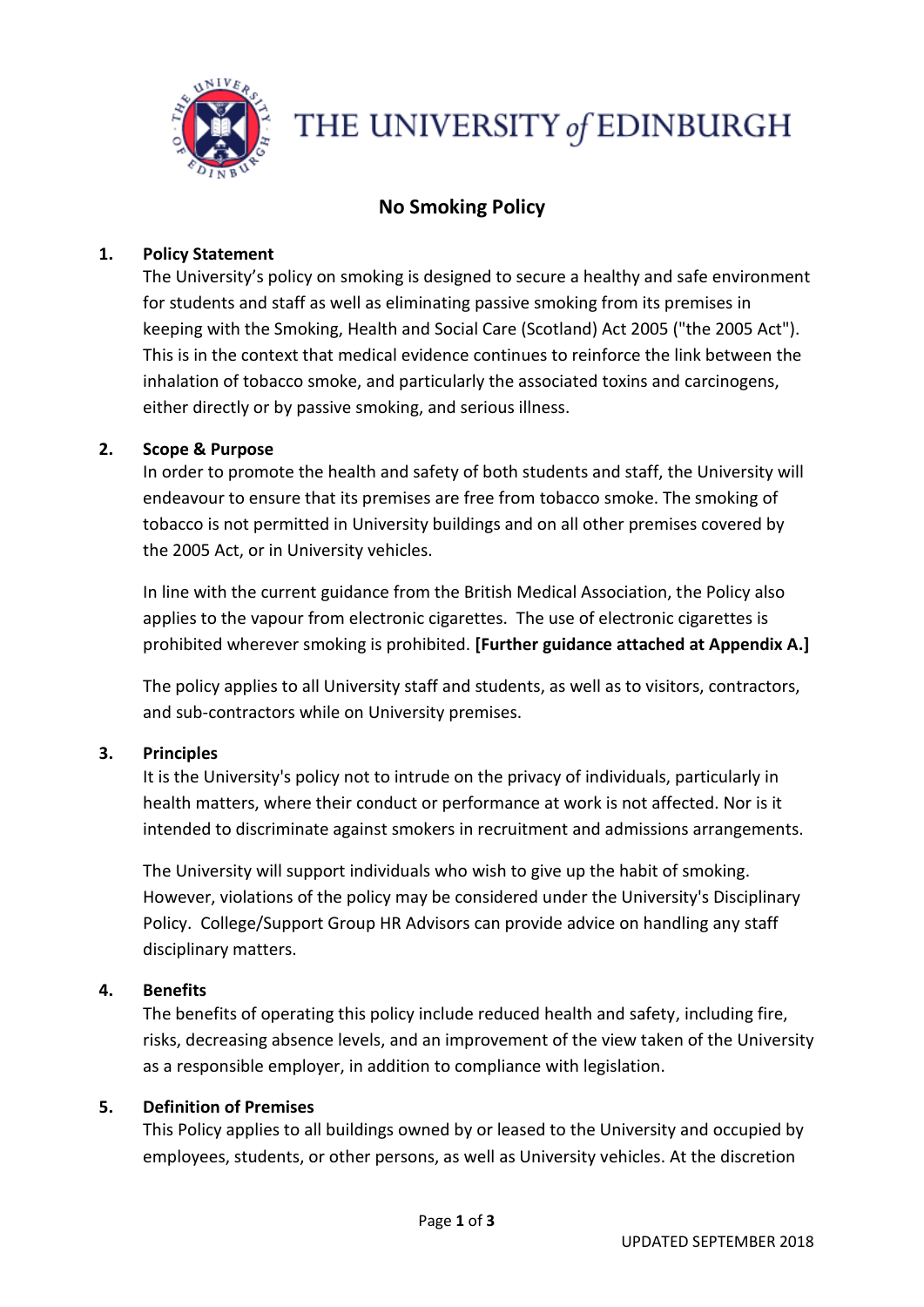of local management, smoking is permitted in other grounds owned by the University, provided that smokers do not obstruct access to or exit from the premises.

## **6. Procedure and Responsibility**

Students and staff are expected to take personal responsibility for observing this policy and should feel able to draw this policy to the attention of colleagues, and of visitors to the University. Managers should be aware of the need to remind anyone found smoking on University premises of this policy. Individuals who wish to smoke should be asked to leave University buildings.

#### **7. Support Systems**

The University is committed to supporting staff and students who wish to stop smoking. Cessation support and advice can be provided via individual's G.P.s or other NHS agencies. Information on smoking cessation support is available via the Occupational Health website at [http://www.ed.ac.uk/schools-departments/health](http://www.ed.ac.uk/schools-departments/health-safety/occupational-health/staff/general-health/smoking)[safety/occupational-health/staff/general-health/smoking](http://www.ed.ac.uk/schools-departments/health-safety/occupational-health/staff/general-health/smoking)

#### **8. Review**

This Policy was made mandatory in 26 March 2006. It was reviewed in August 2011, with only minor textual and formatting amendments made. It was reviewed again in April 2014 prohibiting the use of electronic cigarettes wherever smoking is prohibited, with immediate effect, and subsequently approved by the University Secretary and the Combined Joined Consultative Negotiating Committee (CJCNC). The policy was reviewed in June 2017 to update weblinks. It was updated and approved by HRPDG in September 2018 to reflect that all University self-catering flats are designated as nosmoking accommodation. It will be reviewed in full by December 2019.

#### **9. Alternative Format**

If you require this document in an alternative format please contact [UHRS@ed.ac.uk](mailto:UHRS@ed.ac.uk) or telephone 0131 650 8127.